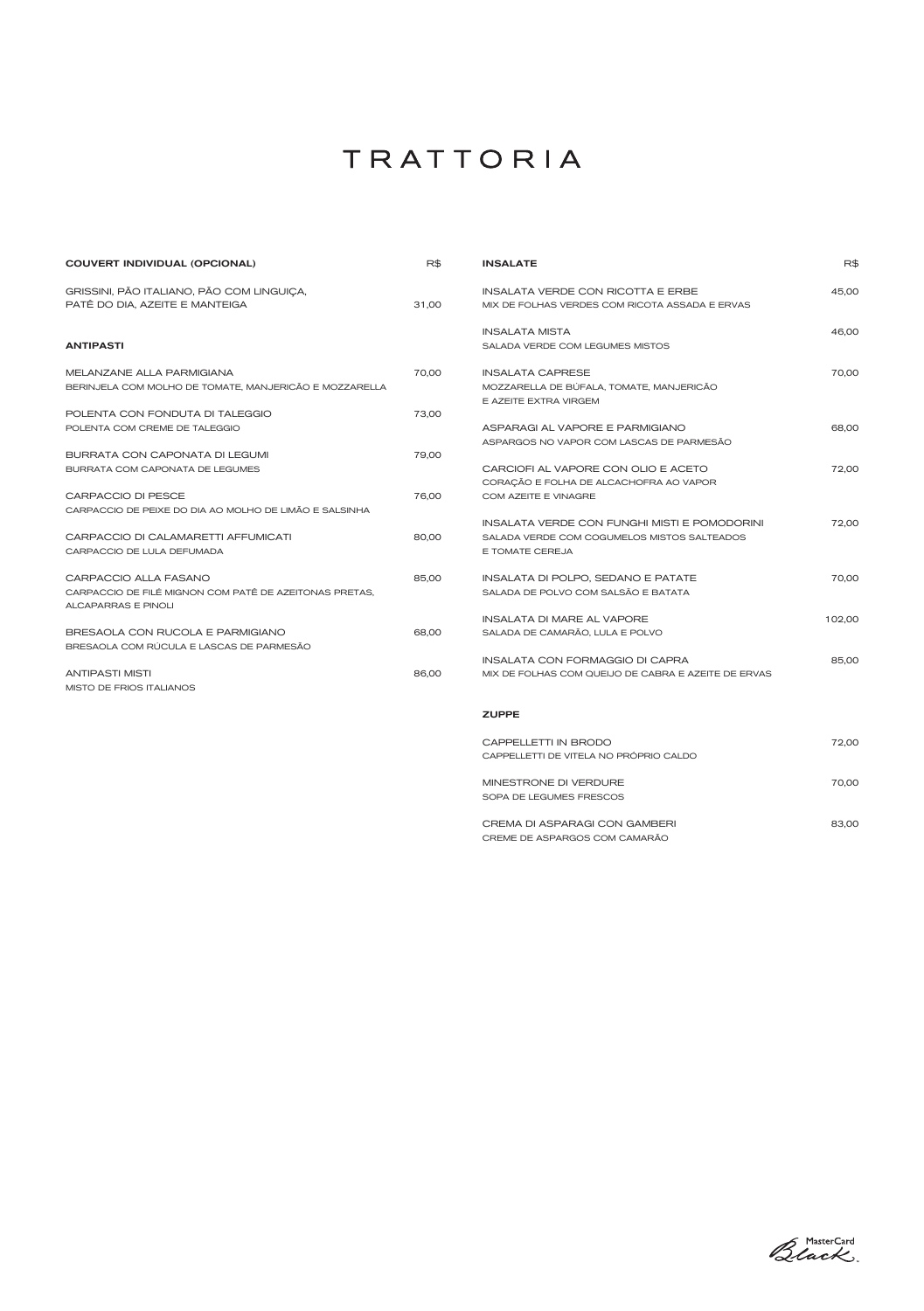| <b>PIATTI PRINCIPALI</b>                                     | R\$    | <b>PASTA FRESCA</b>                                                         | R\$    |
|--------------------------------------------------------------|--------|-----------------------------------------------------------------------------|--------|
| PESCE DEL GIORNO                                             | 120,00 | GNOCCHI CON CRESCIONE E RAGÙ DI MANZO                                       | 99,00  |
| PEIXE DO DIA                                                 |        | GNOCCHI COM AGRIÃO E RAGÙ DE COSTELA                                        |        |
| FILETTO DI SOGLIOLA ALLA GRIGLIA E VERDURE                   | 120,00 | CANNELLONI DI MAGRO CON BESCIAMELLA GRATINATI                               | 99,00  |
| LINGUADO GRELHADO COM LEGUMES AO VAPOR                       |        | CANNELLONI DE RICOTA E ESPINAFRE GRATINADO<br>COM MOLHO BÉCHAMEL E PARMESÃO |        |
| FILETTO DI NASELLO AL FORNO CON PATATE                       | 120,00 |                                                                             |        |
| PESCADA AMARELA AO FORNO COM BATATA                          |        | CANNELLONI DI MANZO CON BESCIAMELLA                                         | 99,00  |
|                                                              |        | CANNELLONI DE CARNE E ESPINAFRE GRATINADO                                   |        |
| POLPETTONE AL FORNO                                          | 109,00 | COM MOLHO BÉCHAMEL E PARMESÃO                                               |        |
| POLPETTONE AO FORNO                                          |        |                                                                             |        |
|                                                              |        | RAVIOLI VERDI CON FORMAGGIO DI CAPRA                                        | 102,00 |
| SCALOPPE AL MARSALA                                          | 125,00 | RAVIOLI VERDE COM QUEIJO DE CABRA                                           |        |
| ESCALOPE COM MOLHO DE VINHO MARSALA                          |        |                                                                             |        |
|                                                              |        | LASAGNA VERDI ALLA BOLOGNESE                                                | 104,00 |
| SCOTTADITO DI AGNELLO AL ROSMARINO                           | 155,00 | LASAGNA VERDE A BOLOGNESA                                                   |        |
| CARRÉ DE CORDEIRO GRELHADO AO AZEITE DE ALECRIM              |        |                                                                             |        |
|                                                              |        | RAVIOLI DI MANZO CON FONDUTA DI PARMIGIANO                                  | 103,00 |
| FILETTO DI MANZO ALLA PARMEGIANA<br>FILÉ MIGNON A PARMEGIANA | 127,00 | RAVIOLI DE CARNE COM FONDUE DE PARMESÃO                                     |        |
|                                                              |        | PAPPARDELLE AL RAGÙ DI ANATRA                                               | 106,00 |
| TAGLIATA DI MANZO CON RUCOLA E PARMIGIANO                    | 126,00 | PAPPARDELLE COM RAGÙ DE PATO                                                |        |
| FILÉ MIGNON EM FINAS FATIAS COM RÚCULA E PARMESÃO            |        |                                                                             |        |
|                                                              |        | TAGLIATELLE AL RAGU                                                         | 103,00 |
| AGNELLO ALLA ROMANA                                          | 129,00 | TAGLIATELLE COM RAGÙ DE CORDEIRO                                            |        |
| CORDEIRO AO FORNO COM CEBOLA                                 |        |                                                                             |        |
|                                                              |        | RAVIOLI DI MOZZARELLA DI BUFALA                                             |        |
| <b>GALLETTO ALLA GRIGLIA</b>                                 | 119,00 | AL POMODORO E BASILICO                                                      | 99,00  |
| <b>GALETO GRELHADO</b>                                       |        | RAVIOLI DE MOZZARELLA DE BÚFALA AO MOLHO                                    |        |
|                                                              |        | DE TOMATE FRESCO E MANJERICÃO                                               |        |
| <b>CONTORNI</b>   ACOMPANHAMENTO ADICIONAL                   | 35,00  |                                                                             |        |
|                                                              |        | <b>RISOTTI</b>                                                              |        |
| PATATE AL FORNO                                              |        |                                                                             |        |
| BATATA AO FORNO COM ALHO, ALECRIM E SALVIA                   |        | RISOTTO DEL GIORNO                                                          | 119,00 |
| PURE DI PATATE                                               |        | RISOTTO DO DIA                                                              |        |
|                                                              |        |                                                                             |        |
| PURÊ DE BATATAS                                              |        | RISOTTO DI BRIE CON ASPARAGI                                                | 119,00 |
| <b>SPINACI SALTATI</b>                                       |        | RISOTTO COM QUEIJO BRIE E ASPARGOS                                          |        |
| ESPINAFRE SALTEADO NO AZEITE EXTRA VIRGEM                    |        | RISOTTO AI FRUTTI DI MARE                                                   | 130,00 |
|                                                              |        | RISOTTO DE FRUTOS DO MAR                                                    |        |
| VERDURE AL VAPORE                                            |        |                                                                             |        |
| LEGUMES NO VAPOR                                             |        |                                                                             |        |
|                                                              |        |                                                                             |        |

PISELLI STUFATI ALLA FIORENTINA ERVILHA COZIDA À MODA FIORENTINA COM PRESUNTO CRU E CEBOLA

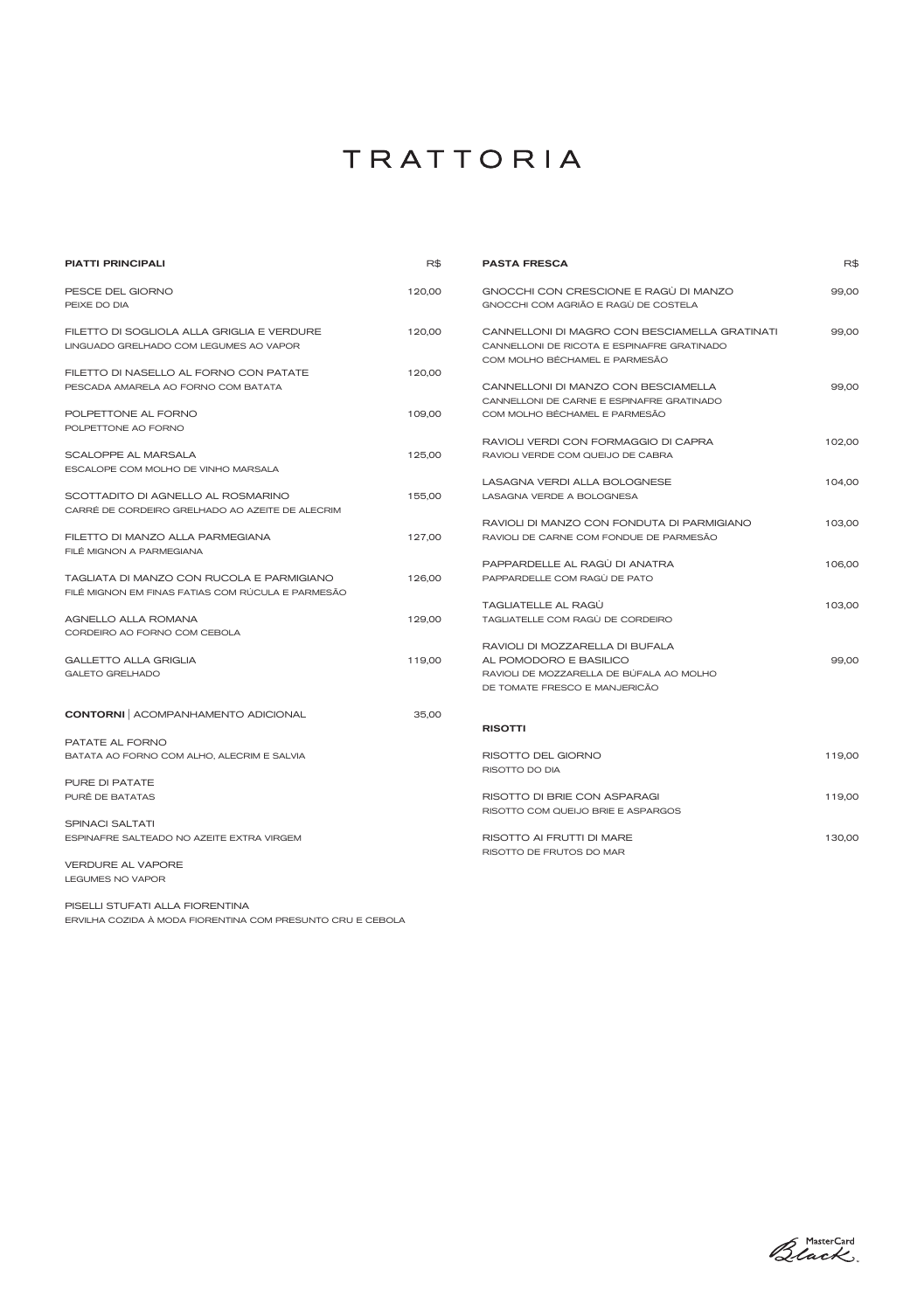| SPAGHETTI ALLA CARBONARA<br>99,00<br><b>VANILLA MERINGUE</b><br>48,00<br>PÃO DE LÓ RECHEADO DE CREME DE BAUNILHA<br>SPAGHETTI COM PARMESÃO, GEMA DE OVO E GUANCIALE<br>COM MERENGUE DE LIMÃO QUEIMADO<br><b>BUCATINI CACIO E PEPE</b><br>99,00<br><b>TORTA DI CIOCCOLATO</b><br>BUCATINI AO MOLHO DE PECORINO ROMANO<br>39,00<br>COM PIMENTA DO REINO MOÍDA<br>TORTA SABLÉE DE CHOCOLATE COM GANACHE DE CHOCOLATE<br>E SORVETE DE BAUNILHA<br>SPAGHETTI CON POMODORINI AL FORNO<br>98,00<br>E CREMA DI BURRATA<br>CHEESECAKE CON SALSA<br>AI FRUTTI DI BOSCO<br>47.00<br>SPAGHETTI COM TOMATE CEREJA CONFIT E CREME DE BURRATA<br>CHEESECAKE COM FRUTAS VERMELHAS<br><b>FUSILLI ALLA DIAVOLA</b><br>99,00<br>TIRAMISÙ<br>52,00<br>FUSILLI COM PEPPERONI, TOMATE SAN MARZANO,<br>AZEITONA PRETA, MANJERICÃO E PECORINO<br>TORTA ITALIANA COM BISCOITO INGLÊS, CAFÉ,<br>MASCARPONE E CACAU EM PÓ<br>SPAGHETTI INTEGRALI CON GAMBERETTI AL<br>VINO BIANCO E POMODORINI CILIEGIA<br>127,00<br><b>BONET</b><br>48,00<br>SPAGHETTI INTEGRAL COM CAMARÃO AO<br>TRADICIONAL PUDIM ITALIANO DE AMARETTO<br>VINHO BRANCO E TOMATE CEREJA<br>CREMA DI MASCARPONE AL CIOCCOLATO<br>59,00<br>ORECCHIETTE CON CIME DI RAPA E SALSICCIA<br>99,00<br>CREME DE MASCARPONE COM CHOCOLATE<br>ORECCHIETTE COM BRÓCOLIS E LINGUIÇA<br><b>CROSTATA DI MELE</b><br>45,00<br><b>RIGATONI ALLA BOLOGNESE</b><br>106,00<br>TORTA DE MAÇÃ<br>RIGATONI COM MOLHO A BOLOGNESA<br>PANNA COTTA ALLA VANIGLIA<br>45,00<br><b>BUCATINI ALL' AMATRICIANA</b><br>99,00<br>PANNA COTTA DE BAUNILHA COM CALDA<br>BUCATINI COM MOLHO DE TOMATE, CEBOLA E GUANCIALE<br>DE MORANGO<br>SPAGHETTI AI FRUTTI DI MARE<br>135,00<br>PROFITEROLES ALL'ITALIANA<br>53,00<br>SPAGHETTI COM FRUTOS DO MAR<br>PROFITEROLES COM CREME DE GIANDUIA,<br>SORVETE DE CREME E CALDA DE CHOCOLATE<br>LINGUINE ALLE VONGOLE CON POMODORINI CILIEGIA<br>107,00<br>E PEPERONCINO<br><b>MILLEFOGLIE</b><br>45,00<br>LINGUINE COM VÔNGOLE, TOMATE CEREJA<br>MIL FOLHAS COM CRÈME PÂTISSIÈRE<br>E PIMENTA DEDO DE MOÇA<br>FRUTTA DI STAGIONE<br>29,00<br>PENNE ALLA NORMA<br>106,00<br>FRUTA DA ESTAÇÃO<br>PENNE COM MOLHO DE TOMATE, BERINJELA E RICOTA SECA<br>SELEZIONE DI GELATI<br>31,00<br>SPAGHETTI CON SARDELLE ALLA SICILIANA<br>99,00<br>SELEÇÃO DE SORVETES<br>SPAGHETTI COM SARDINHA, TOMATE CEREJA<br>GELATI DELLA CASA CON MERINGA ALLA<br>E FAROFA DE MIGALHAS DE PÃO TORRADO<br>VANIGLIA E PRALINE DI NOCCIOLA<br>35,00<br>FETTUCCINE GRATINATE<br>99,00<br>SORVETE CREMOSO ACOMPANHADO DE<br>FETTUCCINE COM MOLHO CREMOSO GRATINADO<br>MERENGUE DE BAUNILHA E PRALINÉ DE AVELÂ | <b>PASTA DI GRANO DURO</b> | R\$ | <b>DOLCI</b> | R\$ |
|----------------------------------------------------------------------------------------------------------------------------------------------------------------------------------------------------------------------------------------------------------------------------------------------------------------------------------------------------------------------------------------------------------------------------------------------------------------------------------------------------------------------------------------------------------------------------------------------------------------------------------------------------------------------------------------------------------------------------------------------------------------------------------------------------------------------------------------------------------------------------------------------------------------------------------------------------------------------------------------------------------------------------------------------------------------------------------------------------------------------------------------------------------------------------------------------------------------------------------------------------------------------------------------------------------------------------------------------------------------------------------------------------------------------------------------------------------------------------------------------------------------------------------------------------------------------------------------------------------------------------------------------------------------------------------------------------------------------------------------------------------------------------------------------------------------------------------------------------------------------------------------------------------------------------------------------------------------------------------------------------------------------------------------------------------------------------------------------------------------------------------------------------------------------------------------------------------------------------------------------------------------------------------------------------------------------------------------------------------------------------------------------------------------------------------------------------------------------------------------------------------------------------------------------------------------------------------------------------------------------------------|----------------------------|-----|--------------|-----|
|                                                                                                                                                                                                                                                                                                                                                                                                                                                                                                                                                                                                                                                                                                                                                                                                                                                                                                                                                                                                                                                                                                                                                                                                                                                                                                                                                                                                                                                                                                                                                                                                                                                                                                                                                                                                                                                                                                                                                                                                                                                                                                                                                                                                                                                                                                                                                                                                                                                                                                                                                                                                                                  |                            |     |              |     |
|                                                                                                                                                                                                                                                                                                                                                                                                                                                                                                                                                                                                                                                                                                                                                                                                                                                                                                                                                                                                                                                                                                                                                                                                                                                                                                                                                                                                                                                                                                                                                                                                                                                                                                                                                                                                                                                                                                                                                                                                                                                                                                                                                                                                                                                                                                                                                                                                                                                                                                                                                                                                                                  |                            |     |              |     |
|                                                                                                                                                                                                                                                                                                                                                                                                                                                                                                                                                                                                                                                                                                                                                                                                                                                                                                                                                                                                                                                                                                                                                                                                                                                                                                                                                                                                                                                                                                                                                                                                                                                                                                                                                                                                                                                                                                                                                                                                                                                                                                                                                                                                                                                                                                                                                                                                                                                                                                                                                                                                                                  |                            |     |              |     |
|                                                                                                                                                                                                                                                                                                                                                                                                                                                                                                                                                                                                                                                                                                                                                                                                                                                                                                                                                                                                                                                                                                                                                                                                                                                                                                                                                                                                                                                                                                                                                                                                                                                                                                                                                                                                                                                                                                                                                                                                                                                                                                                                                                                                                                                                                                                                                                                                                                                                                                                                                                                                                                  |                            |     |              |     |
|                                                                                                                                                                                                                                                                                                                                                                                                                                                                                                                                                                                                                                                                                                                                                                                                                                                                                                                                                                                                                                                                                                                                                                                                                                                                                                                                                                                                                                                                                                                                                                                                                                                                                                                                                                                                                                                                                                                                                                                                                                                                                                                                                                                                                                                                                                                                                                                                                                                                                                                                                                                                                                  |                            |     |              |     |
|                                                                                                                                                                                                                                                                                                                                                                                                                                                                                                                                                                                                                                                                                                                                                                                                                                                                                                                                                                                                                                                                                                                                                                                                                                                                                                                                                                                                                                                                                                                                                                                                                                                                                                                                                                                                                                                                                                                                                                                                                                                                                                                                                                                                                                                                                                                                                                                                                                                                                                                                                                                                                                  |                            |     |              |     |
|                                                                                                                                                                                                                                                                                                                                                                                                                                                                                                                                                                                                                                                                                                                                                                                                                                                                                                                                                                                                                                                                                                                                                                                                                                                                                                                                                                                                                                                                                                                                                                                                                                                                                                                                                                                                                                                                                                                                                                                                                                                                                                                                                                                                                                                                                                                                                                                                                                                                                                                                                                                                                                  |                            |     |              |     |
|                                                                                                                                                                                                                                                                                                                                                                                                                                                                                                                                                                                                                                                                                                                                                                                                                                                                                                                                                                                                                                                                                                                                                                                                                                                                                                                                                                                                                                                                                                                                                                                                                                                                                                                                                                                                                                                                                                                                                                                                                                                                                                                                                                                                                                                                                                                                                                                                                                                                                                                                                                                                                                  |                            |     |              |     |
|                                                                                                                                                                                                                                                                                                                                                                                                                                                                                                                                                                                                                                                                                                                                                                                                                                                                                                                                                                                                                                                                                                                                                                                                                                                                                                                                                                                                                                                                                                                                                                                                                                                                                                                                                                                                                                                                                                                                                                                                                                                                                                                                                                                                                                                                                                                                                                                                                                                                                                                                                                                                                                  |                            |     |              |     |
|                                                                                                                                                                                                                                                                                                                                                                                                                                                                                                                                                                                                                                                                                                                                                                                                                                                                                                                                                                                                                                                                                                                                                                                                                                                                                                                                                                                                                                                                                                                                                                                                                                                                                                                                                                                                                                                                                                                                                                                                                                                                                                                                                                                                                                                                                                                                                                                                                                                                                                                                                                                                                                  |                            |     |              |     |
|                                                                                                                                                                                                                                                                                                                                                                                                                                                                                                                                                                                                                                                                                                                                                                                                                                                                                                                                                                                                                                                                                                                                                                                                                                                                                                                                                                                                                                                                                                                                                                                                                                                                                                                                                                                                                                                                                                                                                                                                                                                                                                                                                                                                                                                                                                                                                                                                                                                                                                                                                                                                                                  |                            |     |              |     |
|                                                                                                                                                                                                                                                                                                                                                                                                                                                                                                                                                                                                                                                                                                                                                                                                                                                                                                                                                                                                                                                                                                                                                                                                                                                                                                                                                                                                                                                                                                                                                                                                                                                                                                                                                                                                                                                                                                                                                                                                                                                                                                                                                                                                                                                                                                                                                                                                                                                                                                                                                                                                                                  |                            |     |              |     |
|                                                                                                                                                                                                                                                                                                                                                                                                                                                                                                                                                                                                                                                                                                                                                                                                                                                                                                                                                                                                                                                                                                                                                                                                                                                                                                                                                                                                                                                                                                                                                                                                                                                                                                                                                                                                                                                                                                                                                                                                                                                                                                                                                                                                                                                                                                                                                                                                                                                                                                                                                                                                                                  |                            |     |              |     |
|                                                                                                                                                                                                                                                                                                                                                                                                                                                                                                                                                                                                                                                                                                                                                                                                                                                                                                                                                                                                                                                                                                                                                                                                                                                                                                                                                                                                                                                                                                                                                                                                                                                                                                                                                                                                                                                                                                                                                                                                                                                                                                                                                                                                                                                                                                                                                                                                                                                                                                                                                                                                                                  |                            |     |              |     |
|                                                                                                                                                                                                                                                                                                                                                                                                                                                                                                                                                                                                                                                                                                                                                                                                                                                                                                                                                                                                                                                                                                                                                                                                                                                                                                                                                                                                                                                                                                                                                                                                                                                                                                                                                                                                                                                                                                                                                                                                                                                                                                                                                                                                                                                                                                                                                                                                                                                                                                                                                                                                                                  |                            |     |              |     |
|                                                                                                                                                                                                                                                                                                                                                                                                                                                                                                                                                                                                                                                                                                                                                                                                                                                                                                                                                                                                                                                                                                                                                                                                                                                                                                                                                                                                                                                                                                                                                                                                                                                                                                                                                                                                                                                                                                                                                                                                                                                                                                                                                                                                                                                                                                                                                                                                                                                                                                                                                                                                                                  |                            |     |              |     |
|                                                                                                                                                                                                                                                                                                                                                                                                                                                                                                                                                                                                                                                                                                                                                                                                                                                                                                                                                                                                                                                                                                                                                                                                                                                                                                                                                                                                                                                                                                                                                                                                                                                                                                                                                                                                                                                                                                                                                                                                                                                                                                                                                                                                                                                                                                                                                                                                                                                                                                                                                                                                                                  |                            |     |              |     |
|                                                                                                                                                                                                                                                                                                                                                                                                                                                                                                                                                                                                                                                                                                                                                                                                                                                                                                                                                                                                                                                                                                                                                                                                                                                                                                                                                                                                                                                                                                                                                                                                                                                                                                                                                                                                                                                                                                                                                                                                                                                                                                                                                                                                                                                                                                                                                                                                                                                                                                                                                                                                                                  |                            |     |              |     |
|                                                                                                                                                                                                                                                                                                                                                                                                                                                                                                                                                                                                                                                                                                                                                                                                                                                                                                                                                                                                                                                                                                                                                                                                                                                                                                                                                                                                                                                                                                                                                                                                                                                                                                                                                                                                                                                                                                                                                                                                                                                                                                                                                                                                                                                                                                                                                                                                                                                                                                                                                                                                                                  |                            |     |              |     |
|                                                                                                                                                                                                                                                                                                                                                                                                                                                                                                                                                                                                                                                                                                                                                                                                                                                                                                                                                                                                                                                                                                                                                                                                                                                                                                                                                                                                                                                                                                                                                                                                                                                                                                                                                                                                                                                                                                                                                                                                                                                                                                                                                                                                                                                                                                                                                                                                                                                                                                                                                                                                                                  |                            |     |              |     |
|                                                                                                                                                                                                                                                                                                                                                                                                                                                                                                                                                                                                                                                                                                                                                                                                                                                                                                                                                                                                                                                                                                                                                                                                                                                                                                                                                                                                                                                                                                                                                                                                                                                                                                                                                                                                                                                                                                                                                                                                                                                                                                                                                                                                                                                                                                                                                                                                                                                                                                                                                                                                                                  |                            |     |              |     |
|                                                                                                                                                                                                                                                                                                                                                                                                                                                                                                                                                                                                                                                                                                                                                                                                                                                                                                                                                                                                                                                                                                                                                                                                                                                                                                                                                                                                                                                                                                                                                                                                                                                                                                                                                                                                                                                                                                                                                                                                                                                                                                                                                                                                                                                                                                                                                                                                                                                                                                                                                                                                                                  |                            |     |              |     |
|                                                                                                                                                                                                                                                                                                                                                                                                                                                                                                                                                                                                                                                                                                                                                                                                                                                                                                                                                                                                                                                                                                                                                                                                                                                                                                                                                                                                                                                                                                                                                                                                                                                                                                                                                                                                                                                                                                                                                                                                                                                                                                                                                                                                                                                                                                                                                                                                                                                                                                                                                                                                                                  |                            |     |              |     |
|                                                                                                                                                                                                                                                                                                                                                                                                                                                                                                                                                                                                                                                                                                                                                                                                                                                                                                                                                                                                                                                                                                                                                                                                                                                                                                                                                                                                                                                                                                                                                                                                                                                                                                                                                                                                                                                                                                                                                                                                                                                                                                                                                                                                                                                                                                                                                                                                                                                                                                                                                                                                                                  |                            |     |              |     |
|                                                                                                                                                                                                                                                                                                                                                                                                                                                                                                                                                                                                                                                                                                                                                                                                                                                                                                                                                                                                                                                                                                                                                                                                                                                                                                                                                                                                                                                                                                                                                                                                                                                                                                                                                                                                                                                                                                                                                                                                                                                                                                                                                                                                                                                                                                                                                                                                                                                                                                                                                                                                                                  |                            |     |              |     |
|                                                                                                                                                                                                                                                                                                                                                                                                                                                                                                                                                                                                                                                                                                                                                                                                                                                                                                                                                                                                                                                                                                                                                                                                                                                                                                                                                                                                                                                                                                                                                                                                                                                                                                                                                                                                                                                                                                                                                                                                                                                                                                                                                                                                                                                                                                                                                                                                                                                                                                                                                                                                                                  |                            |     |              |     |
|                                                                                                                                                                                                                                                                                                                                                                                                                                                                                                                                                                                                                                                                                                                                                                                                                                                                                                                                                                                                                                                                                                                                                                                                                                                                                                                                                                                                                                                                                                                                                                                                                                                                                                                                                                                                                                                                                                                                                                                                                                                                                                                                                                                                                                                                                                                                                                                                                                                                                                                                                                                                                                  |                            |     |              |     |
|                                                                                                                                                                                                                                                                                                                                                                                                                                                                                                                                                                                                                                                                                                                                                                                                                                                                                                                                                                                                                                                                                                                                                                                                                                                                                                                                                                                                                                                                                                                                                                                                                                                                                                                                                                                                                                                                                                                                                                                                                                                                                                                                                                                                                                                                                                                                                                                                                                                                                                                                                                                                                                  |                            |     |              |     |
|                                                                                                                                                                                                                                                                                                                                                                                                                                                                                                                                                                                                                                                                                                                                                                                                                                                                                                                                                                                                                                                                                                                                                                                                                                                                                                                                                                                                                                                                                                                                                                                                                                                                                                                                                                                                                                                                                                                                                                                                                                                                                                                                                                                                                                                                                                                                                                                                                                                                                                                                                                                                                                  |                            |     |              |     |
|                                                                                                                                                                                                                                                                                                                                                                                                                                                                                                                                                                                                                                                                                                                                                                                                                                                                                                                                                                                                                                                                                                                                                                                                                                                                                                                                                                                                                                                                                                                                                                                                                                                                                                                                                                                                                                                                                                                                                                                                                                                                                                                                                                                                                                                                                                                                                                                                                                                                                                                                                                                                                                  |                            |     |              |     |
|                                                                                                                                                                                                                                                                                                                                                                                                                                                                                                                                                                                                                                                                                                                                                                                                                                                                                                                                                                                                                                                                                                                                                                                                                                                                                                                                                                                                                                                                                                                                                                                                                                                                                                                                                                                                                                                                                                                                                                                                                                                                                                                                                                                                                                                                                                                                                                                                                                                                                                                                                                                                                                  |                            |     |              |     |
|                                                                                                                                                                                                                                                                                                                                                                                                                                                                                                                                                                                                                                                                                                                                                                                                                                                                                                                                                                                                                                                                                                                                                                                                                                                                                                                                                                                                                                                                                                                                                                                                                                                                                                                                                                                                                                                                                                                                                                                                                                                                                                                                                                                                                                                                                                                                                                                                                                                                                                                                                                                                                                  |                            |     |              |     |
|                                                                                                                                                                                                                                                                                                                                                                                                                                                                                                                                                                                                                                                                                                                                                                                                                                                                                                                                                                                                                                                                                                                                                                                                                                                                                                                                                                                                                                                                                                                                                                                                                                                                                                                                                                                                                                                                                                                                                                                                                                                                                                                                                                                                                                                                                                                                                                                                                                                                                                                                                                                                                                  |                            |     |              |     |
|                                                                                                                                                                                                                                                                                                                                                                                                                                                                                                                                                                                                                                                                                                                                                                                                                                                                                                                                                                                                                                                                                                                                                                                                                                                                                                                                                                                                                                                                                                                                                                                                                                                                                                                                                                                                                                                                                                                                                                                                                                                                                                                                                                                                                                                                                                                                                                                                                                                                                                                                                                                                                                  |                            |     |              |     |
|                                                                                                                                                                                                                                                                                                                                                                                                                                                                                                                                                                                                                                                                                                                                                                                                                                                                                                                                                                                                                                                                                                                                                                                                                                                                                                                                                                                                                                                                                                                                                                                                                                                                                                                                                                                                                                                                                                                                                                                                                                                                                                                                                                                                                                                                                                                                                                                                                                                                                                                                                                                                                                  |                            |     |              |     |
|                                                                                                                                                                                                                                                                                                                                                                                                                                                                                                                                                                                                                                                                                                                                                                                                                                                                                                                                                                                                                                                                                                                                                                                                                                                                                                                                                                                                                                                                                                                                                                                                                                                                                                                                                                                                                                                                                                                                                                                                                                                                                                                                                                                                                                                                                                                                                                                                                                                                                                                                                                                                                                  |                            |     |              |     |
|                                                                                                                                                                                                                                                                                                                                                                                                                                                                                                                                                                                                                                                                                                                                                                                                                                                                                                                                                                                                                                                                                                                                                                                                                                                                                                                                                                                                                                                                                                                                                                                                                                                                                                                                                                                                                                                                                                                                                                                                                                                                                                                                                                                                                                                                                                                                                                                                                                                                                                                                                                                                                                  |                            |     |              |     |
|                                                                                                                                                                                                                                                                                                                                                                                                                                                                                                                                                                                                                                                                                                                                                                                                                                                                                                                                                                                                                                                                                                                                                                                                                                                                                                                                                                                                                                                                                                                                                                                                                                                                                                                                                                                                                                                                                                                                                                                                                                                                                                                                                                                                                                                                                                                                                                                                                                                                                                                                                                                                                                  |                            |     |              |     |
|                                                                                                                                                                                                                                                                                                                                                                                                                                                                                                                                                                                                                                                                                                                                                                                                                                                                                                                                                                                                                                                                                                                                                                                                                                                                                                                                                                                                                                                                                                                                                                                                                                                                                                                                                                                                                                                                                                                                                                                                                                                                                                                                                                                                                                                                                                                                                                                                                                                                                                                                                                                                                                  |                            |     |              |     |
|                                                                                                                                                                                                                                                                                                                                                                                                                                                                                                                                                                                                                                                                                                                                                                                                                                                                                                                                                                                                                                                                                                                                                                                                                                                                                                                                                                                                                                                                                                                                                                                                                                                                                                                                                                                                                                                                                                                                                                                                                                                                                                                                                                                                                                                                                                                                                                                                                                                                                                                                                                                                                                  |                            |     |              |     |
|                                                                                                                                                                                                                                                                                                                                                                                                                                                                                                                                                                                                                                                                                                                                                                                                                                                                                                                                                                                                                                                                                                                                                                                                                                                                                                                                                                                                                                                                                                                                                                                                                                                                                                                                                                                                                                                                                                                                                                                                                                                                                                                                                                                                                                                                                                                                                                                                                                                                                                                                                                                                                                  |                            |     |              |     |
|                                                                                                                                                                                                                                                                                                                                                                                                                                                                                                                                                                                                                                                                                                                                                                                                                                                                                                                                                                                                                                                                                                                                                                                                                                                                                                                                                                                                                                                                                                                                                                                                                                                                                                                                                                                                                                                                                                                                                                                                                                                                                                                                                                                                                                                                                                                                                                                                                                                                                                                                                                                                                                  |                            |     |              |     |

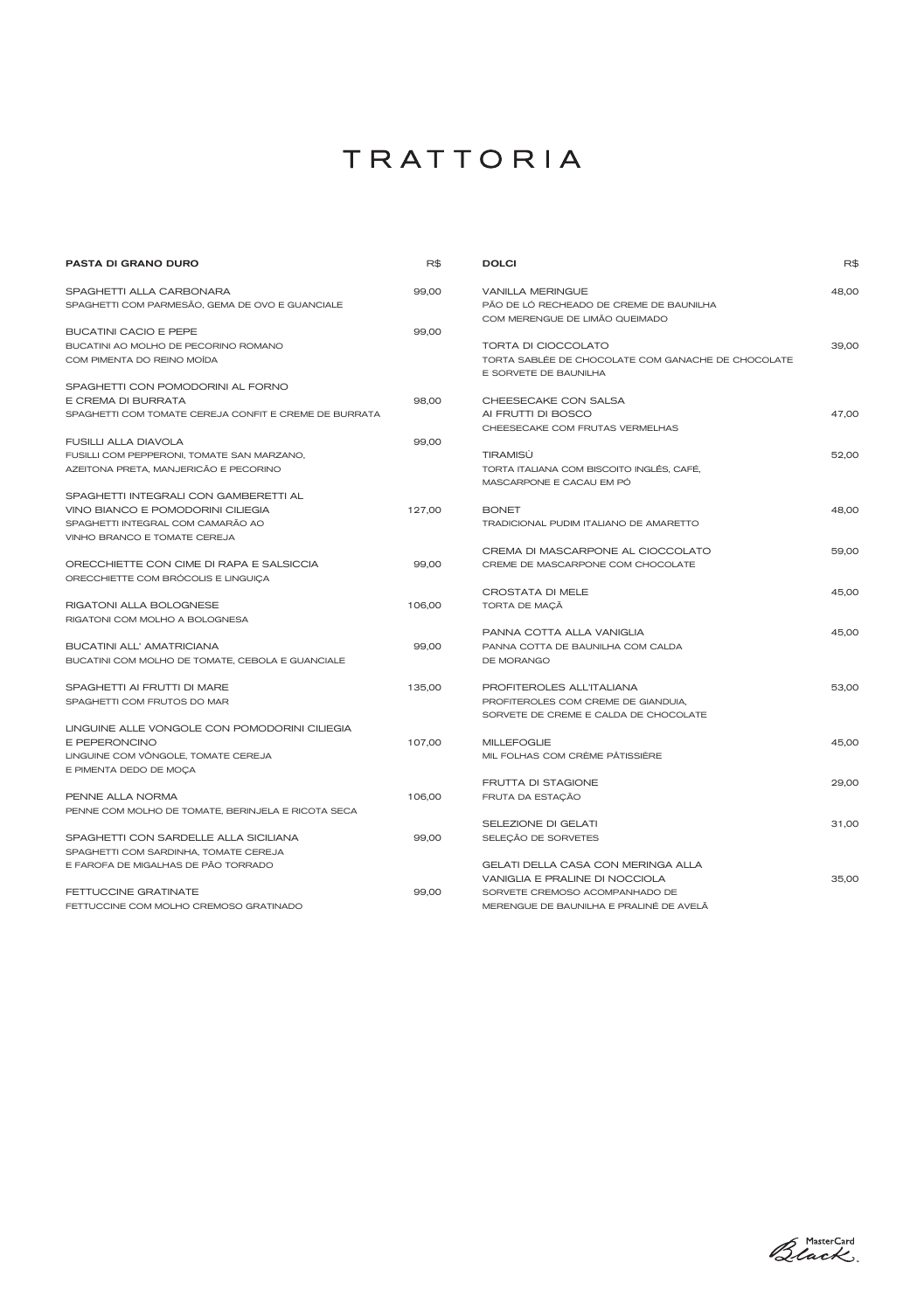| <b>INDIVIDUAL COUVERT (OPTIONAL)</b>                  | R\$   | <b>INSALATE</b>                              | R\$    |
|-------------------------------------------------------|-------|----------------------------------------------|--------|
| GRISSINI, ITALIAN BREAD, SAUSAGE BREAD, PATE,         |       | <b>INSALATA VERDE CON RICOTTA E ERBE</b>     | 45,00  |
| EXTRA VIRGIN OLIVE OIL AND BUTTER                     | 31,00 | GREEN SALAD WITH BAKED RICOTTA AND HERBS     |        |
|                                                       |       | <b>INSALATA MISTA</b>                        | 46,00  |
| <b>ANTIPASTI</b>                                      |       | <b>GREEN SALAD WITH MIXED VEGETABLES</b>     |        |
| MELANZANE ALLA PARMIGIANA                             | 70,00 | <b>INSALATA CAPRESE</b>                      | 70,00  |
| EGGPLANT WITH TOMATO SAUCE, BASIL AND MOZZARELLA      |       | BUFFALO MOZZARELLA, TOMATO, BASIL            |        |
|                                                       |       | AND EXTRA VIRGIN OLIVE OIL                   |        |
| POLENTA CON FONDUTA DI TALEGGIO                       | 73,00 |                                              |        |
| POLENTA WITH TALEGGIO CREAM                           |       | ASPARAGI AL VAPORE E PARMIGIANO              | 68,00  |
|                                                       |       | STEAMED ASPARAGUS WITH PARMESAN              |        |
| BURRATA CON CAPONATA DI LEGUMI                        | 79,00 |                                              |        |
| BURRATA WITH VEGETABLE CAPONATA                       |       | CARCIOFI AL VAPORE CON OLIO E ACETO          | 72,00  |
|                                                       |       | STEAMED ARTICHOKE HEART AND LEAVES           |        |
| CARPACCIO DI PESCE                                    | 76,00 | WITH EXTRA VIRGIN OLIVE OIL AND VINEGAR      |        |
| FISH OF THE DAY CARPACCIO WITH LIME SAUCE AND PARSLEY |       |                                              |        |
|                                                       |       | INSALATA VERDE CON FUNGHI MISTI E POMODORINI | 72,00  |
| CARPACCIO DI CALAMARETTI AFFUMICATI                   | 80,00 | GREEN SALAD WITH SAUTÉED MUSHROOMS           |        |
| SMOKED CALAMARI CARPACCIO                             |       | AND CHERRY TOMATOES                          |        |
| CARPACCIO ALLA FASANO                                 | 85,00 | INSALATA DI POLPO, SEDANO E PATATE           | 70,00  |
| BEEF CARPACCIO WITH BLACK OLIVE PATE,                 |       | OCTOPUS SALAD WITH CELERY AND POTATO         |        |
| CAPERS AND PINE NUTS                                  |       |                                              |        |
|                                                       |       | <b>INSALATA DI MARE AL VAPORE</b>            | 102,00 |
| BRESAOLA CON RUCOLA E PARMIGIANO                      | 68,00 | PRAWN, CALAMARI AND OCTOPUS SALAD            |        |
| BRESAOLA WITH ARUGULA AND PARMESAN                    |       |                                              |        |
|                                                       |       | <b>INSALATA CON FORMAGGIO DI CAPRA</b>       | 85,00  |
| <b>ANTIPASTI MISTI</b>                                | 86,00 | GREEN SALAD WITH GOAT CHEESE AND HERBS OIL   |        |
| <b>ITALIAN COLD CUTS</b>                              |       |                                              |        |
|                                                       |       | <b>ZUPPE</b>                                 |        |
|                                                       |       | CAPPELLETTI IN BRODO                         | 72,00  |
|                                                       |       | VEAL CAPPELLETTI IN BRODO                    |        |
|                                                       |       |                                              |        |

CREMA DI ASPARAGI CON GAMBERI 83,00 ASPARAGUS CREAM WITH SHRIMPS

MINESTRONE DI VERDURE 2000

FRESH VEGETABLE SOUP

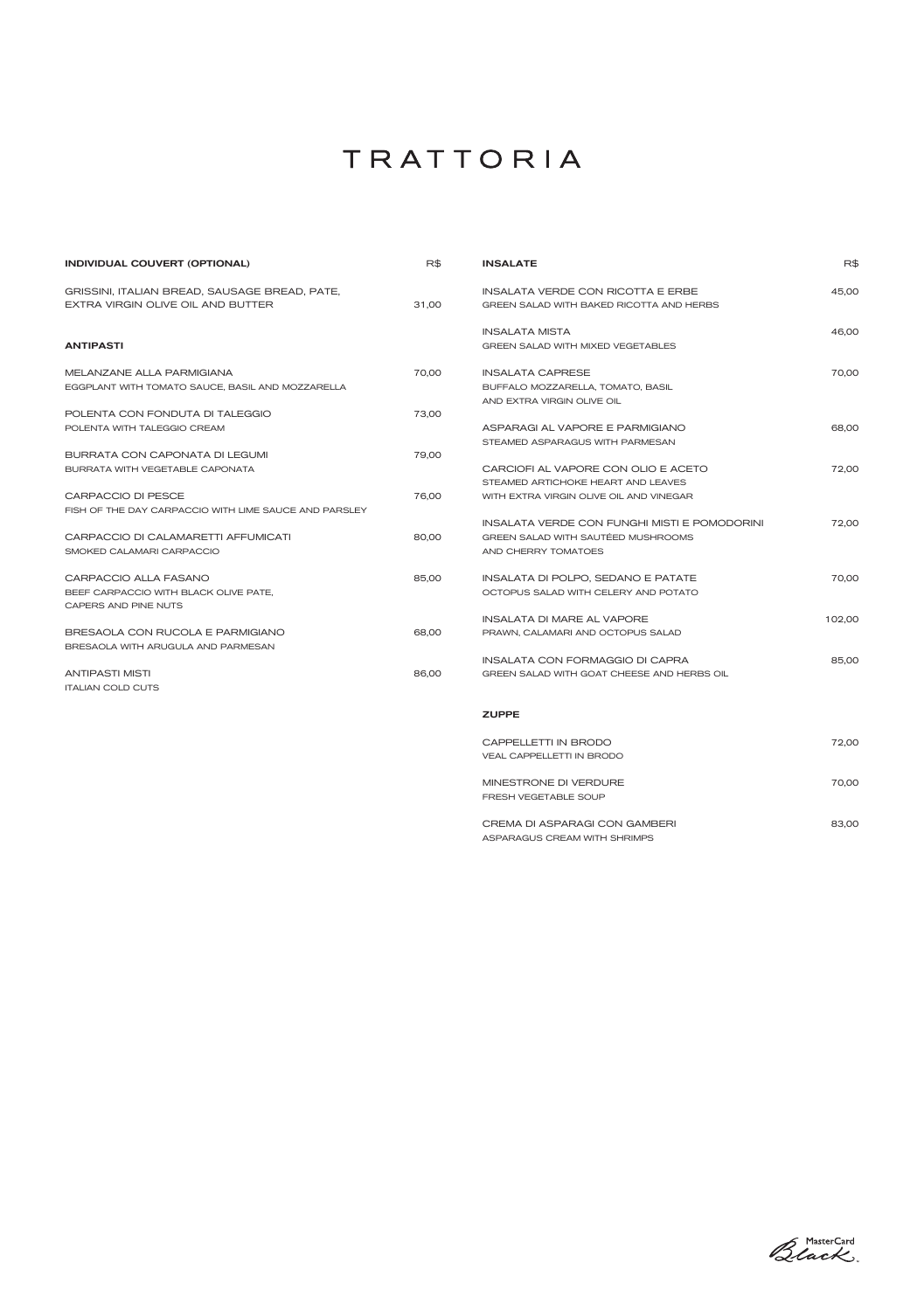STEAMED VEGETABLES



PISELLI STUFATI ALLA FIORENTINA FLORENTINE-STYLE PEAS WITH PARMA HAM AND ONION

# TRATTORIA

| <b>PIATTI PRINCIPALI</b>                                                   | R\$    | <b>PASTA FRESCA</b>                                                          | R\$    |
|----------------------------------------------------------------------------|--------|------------------------------------------------------------------------------|--------|
| PESCE DEL GIORNO                                                           | 120,00 | GNOCCHI CON CRESCIONE E RAGÙ DI MANZO                                        | 99,00  |
| FISH OF THE DAY                                                            |        | GNOCCHI WITH WATERCRESS AND BEEF RAGU                                        |        |
| FILETTO DI SOGLIOLA ALLA GRIGLIA E VERDURE                                 | 120,00 | CANNELLONI DI MAGRO CON BESCIAMELLA GRATINATI                                | 99,00  |
| <b>GRILLED FILLET OF SOLE WITH STEAMED VEGETABLES</b>                      |        | RICOTTA AND SPINACH CANNELLONI WITH BÉCHAMEL SAUCE<br>AND PARMESAN AU GRATIN |        |
| FILETTO DI NASELLO AL FORNO CON PATATE                                     | 120,00 |                                                                              |        |
| ROASTED HAKE FISH WITH POTATO                                              |        | CANNELLONI DI MANZO CON BESCIAMELLA                                          | 99,00  |
|                                                                            |        | BEEF AND SPINACH CANNELLONI WITH BÉCHAMEL SAUCE                              |        |
| POLPETTONE AL FORNO<br><b>POLPETTONE</b>                                   | 109,00 | AND PARMESAN AU GRATIN                                                       |        |
|                                                                            |        | RAVIOLI VERDI CON FORMAGGIO DI CAPRA                                         | 102,00 |
| SCALOPPE AL MARSALA<br>BEEF ESCALOPE WITH MARSALA SAUCE                    | 125,00 | <b>GREEN RAVIOLI WITH GOAT CHEESE</b>                                        |        |
|                                                                            |        | LASAGNA VERDI ALLA BOLOGNESE                                                 | 104,00 |
| SCOTTADITO DI AGNELLO AL ROSMARINO<br>RACK OF LAMB WITH ROSEMARY OLIVE OIL | 155,00 | <b>GREEN BOLOGNESE LASAGNA</b>                                               |        |
|                                                                            |        | RAVIOLI DI MANZO CON FONDUTA DI PARMIGIANO                                   | 103.00 |
| FILETTO DI MANZO ALLA PARMEGIANA                                           | 127,00 | BEEF RAVIOLI WITH PARMESAN FONDUE                                            |        |
| BEEF FILLET WITH TOMATO SAUCE AND MOZZARELLA                               |        |                                                                              |        |
|                                                                            |        | PAPPARDELLE AL RAGÙ DI ANATRA                                                | 106,00 |
| TAGLIATA DI MANZO CON RUCOLA E PARMIGIANO                                  | 126,00 | APPARDELLE WITH DUCK RAGU                                                    |        |
| <b>GRILLED BEEF FILLET WITH ARUGULA AND PARMESAN</b>                       |        |                                                                              |        |
|                                                                            |        | TAGLIATELLE AL RAGU                                                          | 103,00 |
| AGNELLO ALLA ROMANA<br>ROASTED LAMB WITH ONION                             | 129,00 | TAGLIATELLE WITH LAMB RAGÙ                                                   |        |
|                                                                            |        | RAVIOLI DI MOZZARELLA DI BUFALA                                              |        |
| <b>GALLETTO ALLA GRIGLIA</b>                                               | 119,00 | AL POMODORO E BASILICO                                                       | 99,00  |
| <b>GRILLED GALETO</b>                                                      |        | BUFFALO MOZZARELLA RAVIOLI WITH                                              |        |
|                                                                            |        | FRESH TOMATO SAUCE AND BASIL                                                 |        |
| <b>CONTORNI</b> ADDITIONAL SIDE DISH                                       | 35,00  |                                                                              |        |
|                                                                            |        | <b>RISOTTI</b>                                                               |        |
| PATATE AL FORNO                                                            |        |                                                                              |        |
| ROASTED POTATOES WITH GARLIC, ROSEMARY AND SAGE                            |        | RISOTTO DEL GIORNO                                                           | 119,00 |
|                                                                            |        | RISOTTO OF THE DAY                                                           |        |
| PURE DI PATATE                                                             |        |                                                                              |        |
| <b>MASHED POTATOES</b>                                                     |        | RISOTTO DI BRIE CON ASPARAGI                                                 | 119,00 |
| <b>SPINACI SALTATI</b>                                                     |        | <b>BRIE CHEESE WITH ASPARAGUS</b>                                            |        |
| SPINACH SAUTÉED IN EXTRA VIRGIN OLIVE OIL                                  |        | RISOTTO AI FRUTTI DI MARE                                                    | 130,00 |
|                                                                            |        | SEAFOOD RISOTTO                                                              |        |
| <b>VERDURE AL VAPORE</b>                                                   |        |                                                                              |        |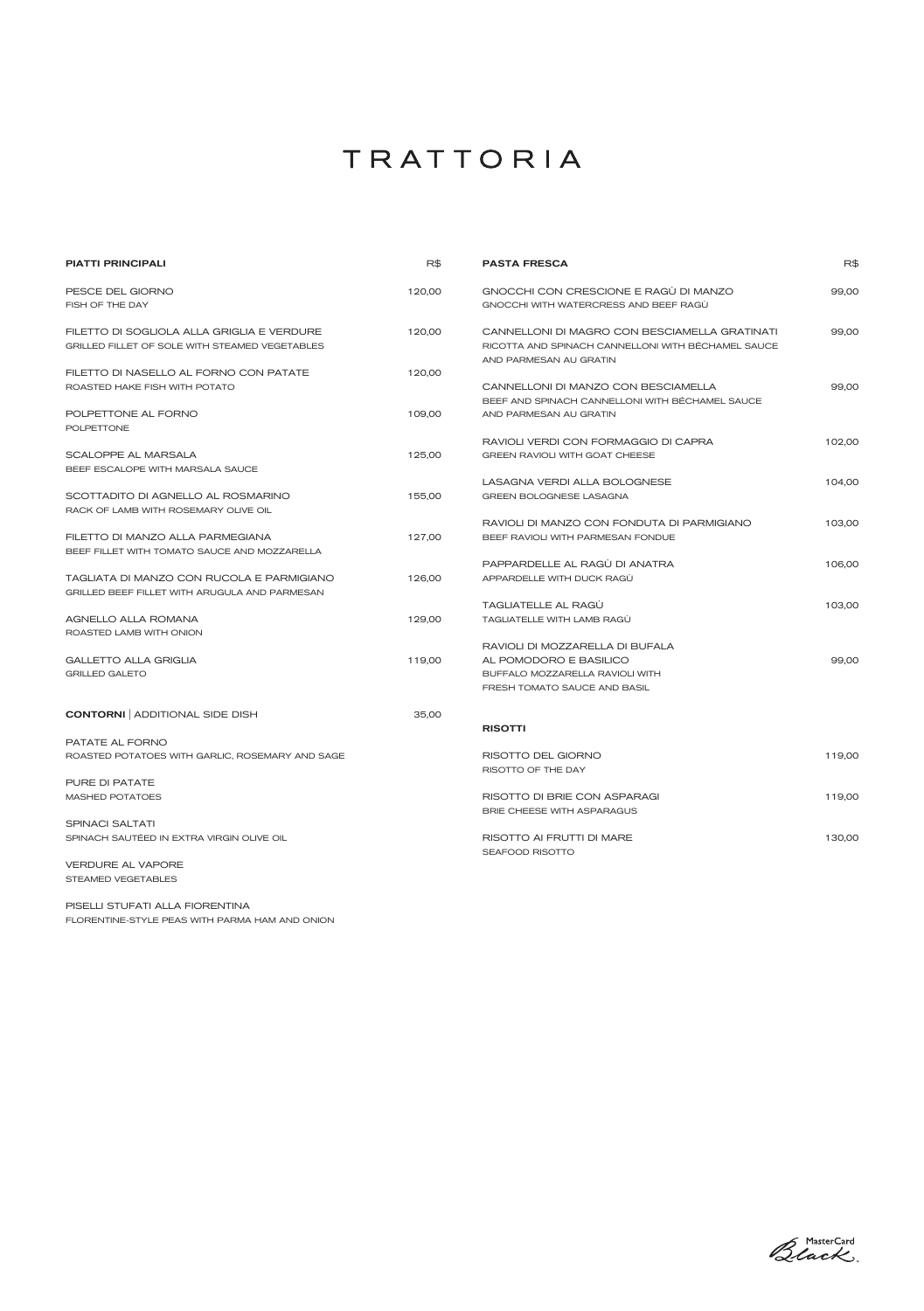| <b>PASTA DI GRANO DURO</b>                                        | R\$    | <b>DOLCI</b>                                                                    | R\$   |
|-------------------------------------------------------------------|--------|---------------------------------------------------------------------------------|-------|
| SPAGHETTI ALLA CARBONARA                                          | 99,00  | <b>VANILLA MERINGUE</b>                                                         | 48,00 |
| SPAGHETTI WITH PARMESAN, EGG YOLK                                 |        | VANILLA CREAM FILLED SPONGE CAKE WITH LEMON                                     |       |
| AND GUANCIALE                                                     |        | AND VANILLA BEAN BURNT MERINGUE                                                 |       |
| BUCATINI CACIO E PEPE                                             | 99,00  | <b>TORTA DI CIOCCOLATO</b>                                                      | 39,00 |
| BUCATINI IN PECORINO SAUCE WITH BLACK PEPPER                      |        | CHOCOLATE PIE WITH FRENCH SABLÉE PASTRY                                         |       |
|                                                                   |        | AND GANACHE WITH VANILLA ICE CREAM                                              |       |
| SPAGHETTI CON POMODORINI AL FORNO                                 |        |                                                                                 |       |
| E CREMA DI BURRATA                                                | 98,00  | CHEESECAKE CON SALSA AI FRUTTI DI BOSCO                                         | 47,00 |
| SPAGHETTI WITH CONFIT CHERRY TOMATOES                             |        | CHOCOLATE TART WITH HAZELNUT                                                    |       |
| AND BURRATA CREAM                                                 |        |                                                                                 |       |
|                                                                   |        | TIRAMISÙ                                                                        | 52,00 |
| <b>FUSILLI ALLA DIAVOLA</b>                                       | 99,00  | ITALIAN DESSERT WITH MASCARPONE, COOKIE,                                        |       |
| FUSILLI WITH PEPPERONI, SAN MARZANO TOMATO,                       |        | COFFEE AND COCOA POWDER                                                         |       |
| BLACK OLIVE, BASIL AND PECORINO                                   |        |                                                                                 |       |
|                                                                   |        | <b>BONET</b>                                                                    | 48,00 |
| SPAGHETTI INTEGRALI CON GAMBERETTI AL                             |        | <b>TRADITIONAL ITALIAN AMARETTO PUDDIN</b>                                      |       |
| VINO BIANCO E POMODORINI CILIEGIA                                 | 127,00 |                                                                                 |       |
| WHOLE GRAIN SPAGHETTI WITH PRAWNS                                 |        | CREMA DI MASCARPONE AL CIOCCOLATO                                               | 59,00 |
| IN WHITE WINE AND CHERRY TOMATOES                                 |        | MASCARPONE CREAM WITH CHOCOLATE                                                 |       |
| ORECCHIETTE CON CIME DI RAPA E SALSICCIA                          | 99,00  | CROSTATA DI MELE                                                                | 45,00 |
| ORECCHIETTE WITH BROCCOLI AND SAUSAGE                             |        | <b>APPLE PIE</b>                                                                |       |
| RIGATONI ALLA BOLOGNESE                                           | 106,00 | PANNA COTTA ALLA VANIGLIA                                                       | 45,00 |
| RIGATONI WITH BOLOGNESE SAUCE                                     |        | VANILLA PANNA COTTA WITH STRAWBERRY COULIS                                      |       |
| BUCATINI ALL' AMATRICIANA                                         | 99,00  | PROFITEROLES ALL'ITALIANA                                                       | 53,00 |
| BUCATINI WITH TOMATO SAUCE, ONION                                 |        | PROFITEROLES WITH HAZELNUT CREAM, VANILLA ICE CREAM                             |       |
| AND GUANCIALE                                                     |        | AND CHOCOLATE SYRUP                                                             |       |
| SPAGHETTI AI FRUTTI DI MARE                                       | 135,00 | <b>MILLEFOGLIE</b>                                                              | 45,00 |
| WHOLE GRAIN SPAGHETTI WITH PRAWNS IN WHITE WINE                   |        | MILLEFOGLIE WITH PÂTISSIÈRE CREAM                                               |       |
| AND CHERRY TOMATOES                                               |        |                                                                                 |       |
|                                                                   |        | <b>FRUTTA DI STAGIONE</b>                                                       | 29,00 |
| LINGUINE ALLE VONGOLE CON POMODORINI CILIEGIA                     |        | <b>SEASONAL FRUIT</b>                                                           |       |
| E PEPERONCINO                                                     | 107,00 |                                                                                 |       |
| LINGUINE WITH CLAMS, CHERRY TOMATO AND CHILLI                     |        | SELEZIONE DI GELATI                                                             | 31,00 |
|                                                                   |        | ASSORTED ICE CREAM                                                              |       |
| PENNE ALLA NORMA                                                  | 106,00 |                                                                                 |       |
| PENNE WITH TOMATO SAUCE, EGGPLANT AND DRIED RICOTTA               |        | GELATI DELLA CASA CON MERINGA ALLA                                              |       |
| SPAGHETTI CON SARDELLE ALLA SICILIANA                             | 99,00  | VANIGLIA E PRALINE DI NOCCIOLA<br>CREAMY ICE CREAM SERVED WITH VANILLA MERINGUE | 35,00 |
|                                                                   |        |                                                                                 |       |
| SPAGHETTI WITH SARDINE, CHERRY TOMATO<br>AND TOASTED BREAD PIECES |        | AND HAZEL PRALINÉ                                                               |       |
| FETTUCCINE GRATINATE                                              | 99,00  |                                                                                 |       |

FETTUCCINE WITH CREAMY SAUCE AU GRATIN

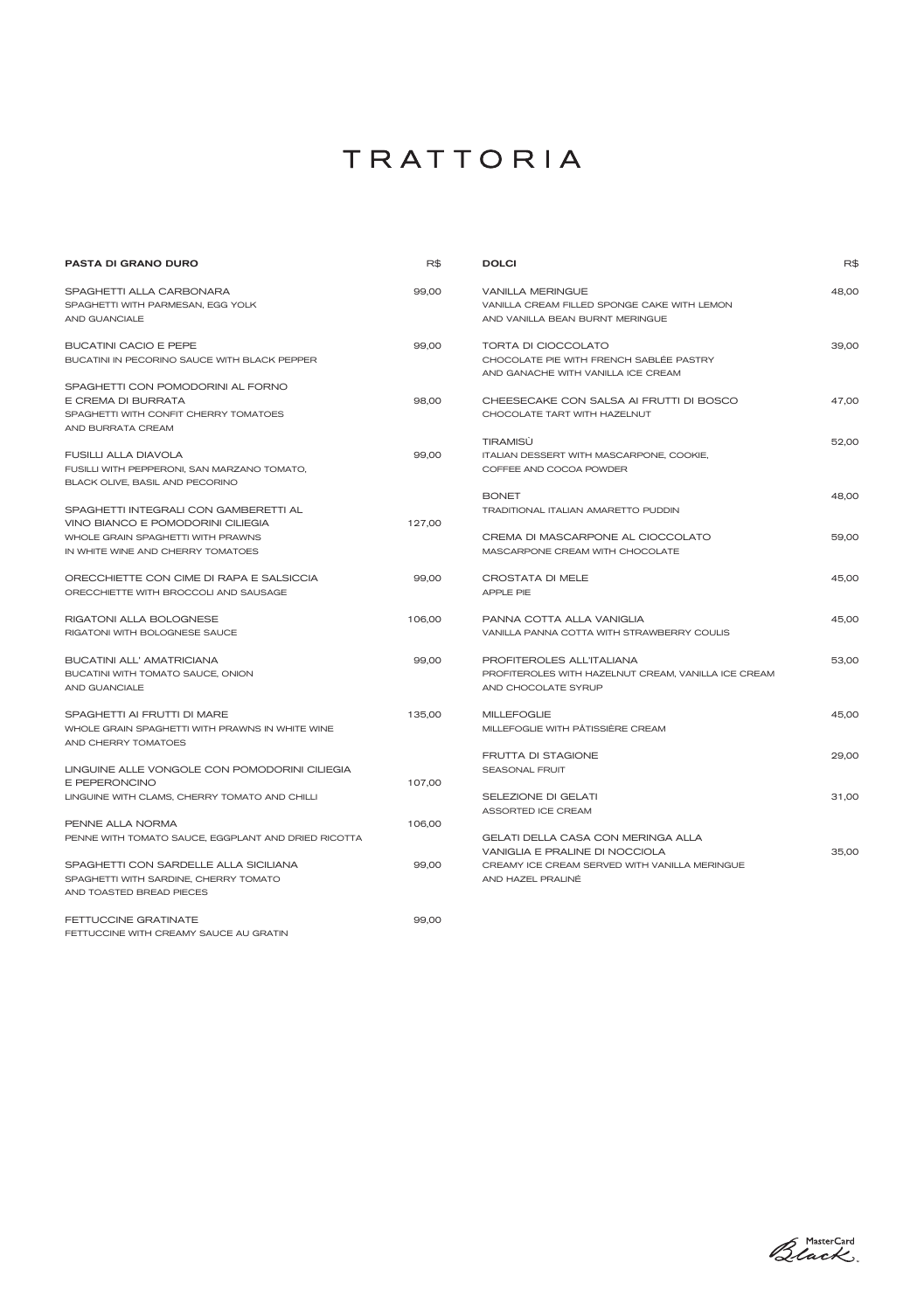|                                                                                                         | R\$   |                                         | R\$    |
|---------------------------------------------------------------------------------------------------------|-------|-----------------------------------------|--------|
| <b>CLÁSSICOS</b>                                                                                        |       | <b>CERVEJA   BEER</b>                   |        |
| <b>BLOODY MARY</b>                                                                                      | 45,00 | STELLA ARTOIS   LAGER   275ML   BRASIL  | 22,00  |
| VODKA KETEL ONE E SUCO DE TOMATE TEMPERADO                                                              |       | BECK'S   GERMAN LAGER   330ML           | 22,00  |
| VODKA KETEL ONE AND SEASONED TOMATO JUICE                                                               |       |                                         |        |
|                                                                                                         |       | GOOSE ISLAND IPA   AMERICAN IPA   355ML | 34,00  |
| <b>COSMOPOLITAN</b>                                                                                     | 45,00 |                                         |        |
| VODKA KETEL ONE, LIMÃO, TRIPLE-SEC E SUCO DE CRANBERRY                                                  |       | <b>VODKA</b>                            |        |
| VODKA KETEL ONE, SICILIANO, TRIPLE-SEC AND CRANBERRY JUICE                                              |       |                                         |        |
| CAIPIRINHA   VODKA                                                                                      | 45,00 | SMIRNOFF   BRASIL                       | 25,00  |
| VODKA KETEL ONE, FRUTA E AÇÚCAR                                                                         |       | ABSOLUT   SUÉCIA                        | 38,00  |
| VODKA KETEL ONE, FRUIT AND SUGAR                                                                        |       | STOLICHNAYA   RÚSSIA                    | 34,00  |
|                                                                                                         |       | WYBOROWA   POLÔNIA                      | 29,00  |
| CAIPIRINHA   CACHAÇA                                                                                    | 38,00 | VODKA VOA   BRASIL                      | 40,00  |
| CACHAÇA YPIÓCA, FRUTA E AÇÚCAR                                                                          |       |                                         |        |
| CACHAÇA YPIÓCA PRATA, FRUIT AND SUGAR                                                                   |       | <b>VODKA SUPER PREMIUM</b>              |        |
|                                                                                                         |       |                                         |        |
| <b>GIN TÔNICA</b>                                                                                       | 54,00 |                                         |        |
| GIN TANQUERAY, LIMÃO SICILIANO, ZIMBRO E TÔNICA                                                         |       | CÎROC FRANÇA                            | 55,00  |
| GIN TANQUERAY, LEMON, JUNIPER AND TONIC                                                                 |       | CÎROC COCONUT FRANÇA                    | 55,00  |
|                                                                                                         |       | CÎROC PEACH   FRANÇA                    | 55,00  |
| <b>FITZGERALD</b>                                                                                       | 54,00 | CÎROC RED BERRY FRANÇA                  | 55,00  |
| GIN TANQUERAY, LIMÃO, XAROPE SIMPLES E BITTER                                                           |       | CIROC PINEAPPLE   FRANÇA                | 55,00  |
| GIN TANQUERAY, LEMON, SIMPLE SYRUP AND BITTER                                                           |       | KETEL ONE   HOLANDA                     | 42,00  |
|                                                                                                         |       | KETEL ONE CITROEN   HOLANDA             | 42,00  |
| <b>DRY MARTINI</b>                                                                                      | 54,00 | GREY GOOSE   FRANÇA                     | 53,00  |
| GIN TANQUERAY E VERMUTE SECO                                                                            |       |                                         |        |
| GIN TANQUERAY AND DRY VERMOUTH                                                                          |       | GREY GOOSE L'ORANGE   FRANÇA            | 53,00  |
| <b>NEGRONI</b>                                                                                          | 54,00 | GREY GOOSE CITRON   FRANÇA              | 53,00  |
|                                                                                                         |       | GREY GOOSE LA POIRE FRANÇA              | 53,00  |
| GIN TANQUERAY, VERMUTE ROSSO E APERITIVO ITALIANO<br>GIN TANQUERAY, SWEET VERMOUTH AND ITALIAN APERITIF |       | BELVEDERE   POLÔNIA                     | 60,00  |
| <b>BOULEVARDIER</b>                                                                                     | 54,00 | <b>JEREZ</b>                            |        |
| WHISKEY BULLEIT BOURBON, VERMUTE ROSSO E APERITIVO ITALIANO                                             |       |                                         |        |
| WHISKEY BULLEIT BOURBON, VERMUTE ROSSO AND ITALIAN APERITIF                                             |       | <b>TIO PEPE</b>                         | 40,00  |
|                                                                                                         |       |                                         |        |
| <b>WHISKY SOUR</b>                                                                                      | 54,00 | <b>VERMOUTH   AMARO</b>                 |        |
| WHISKEY BULLEIT BOURBON, LIMÃO E XAROPE SIMPLES                                                         |       |                                         |        |
| WHISKEY BULLEIT BOURBON, LIME AND SIMPLE SYRUP                                                          |       | CAMPARI   BRASIL                        | 32,00  |
|                                                                                                         |       | NONINO   ITÁLIA                         | 125,00 |
| <b>MANHATTAN</b>                                                                                        | 54,00 |                                         |        |
| WHISKEY BULLEIT BOURBON, VERMUTE ROSSO E BITTER                                                         |       | FERNET BRANCA   ARGENTINA               | 37,00  |
| WHISKEY BULLEIT BOURBON, VERMUTE ROSSO AND BITTER                                                       |       | PUNT & MES   ITÁLIA                     | 40,00  |
| <b>OLD FASHIONED</b>                                                                                    | 54,00 | MARTINI   STANDARD   BRASIL             | 25,00  |
| WHISKEY BULLEIT BOURBON, BITTERS E XAROPE SIMPLES                                                       |       | ANTICA FORMULA   ITÁLIA                 | 55,00  |
| WHISKEY BULLEIT BOURBON, BITTER AND SIMPLE SYRUP                                                        |       | LUCANO   ITÁLIA                         | 31,00  |
|                                                                                                         |       | CARPANO CLASSICO   ITÁLIA               | 37,00  |
| <b>APEROL SPRITZ</b>                                                                                    | 50,00 | LILLET BLANC   FRANÇA                   | 36,00  |
| APEROL, ESPUMANTE E ÁGUA COM GÁS                                                                        |       |                                         |        |
| APEROL, PROSECCO AND SPARKLING WATER                                                                    |       | <b>GIN</b>                              |        |
| <b>BELLINI</b>                                                                                          | 50,00 |                                         |        |
| ESPUMANTE E POLPA DE PÊSSEGO                                                                            |       | <b>TANQUERAY</b>                        | 45,00  |
| PROSECCO AND PEACH PUREE                                                                                |       | TANQUERAY Nº TEN                        | 65,00  |
|                                                                                                         |       | <b>TANQUERAY RANGPUR</b>                | 65,00  |
| <b>CARAJILLO</b>                                                                                        | 57,00 | <b>TANQUERAY SEVILLA</b>                | 65,00  |
| LICOR E ESPRESSO                                                                                        |       | <b>BEEFEATER</b>                        | 48,00  |
| <b>LICOR AND ESPRESSO</b>                                                                               |       | BEEFEATER 24                            | 61,00  |
|                                                                                                         |       | <b>GORDON'S</b>                         | 42,00  |
| <b>RESERVE</b>                                                                                          |       |                                         |        |
|                                                                                                         |       | <b>BOMBAY</b>                           | 45,00  |
| NEGRONI TANQUERAY Nº TEN                                                                                | 62,00 | <b>HENDRICK'S</b>                       | 71,00  |
|                                                                                                         |       | THE BOTANIST                            | 85,00  |
| DRY MARTINI TANQUERAY Nº TEN                                                                            | 72,00 | PLYMOUTH                                | 65,00  |

| FITZGERALD TANQUERAY N° TEN                                                                                                                                                                                                                | 72,00                                                               |
|--------------------------------------------------------------------------------------------------------------------------------------------------------------------------------------------------------------------------------------------|---------------------------------------------------------------------|
| OLD FASHIONED JOHNNIE WALKER GOLD LABEL                                                                                                                                                                                                    | 72,00                                                               |
| <b>BEBIDAS NÃO ALCOÓLICAS</b><br>  NON-ALCOHOLIC DRINKS                                                                                                                                                                                    |                                                                     |
| ACQUA PANNA 500 ML<br>ÁGUA MINERAL 300ML STILL WATER<br>ENERGÉTICO   ENERGY DRINK<br>REFRIGERANTES   SODAS<br>RIVERSIDE ORIGINAL TONIC   TONIC WATER<br>SAN PELLEGRINO 500 ML<br>SUCO DE TOMATE   TOMATO JUICE<br>SUCO NATURAL FRESH JUICE | 34,00<br>11,00<br>23,00<br>9,00<br>21,00<br>34,00<br>25,00<br>18,00 |
| CAFÉ E CHÁ   COFFEE AND TEA                                                                                                                                                                                                                |                                                                     |
| <b>CAPPUCCINO</b><br>CHÁ NACIONAL TEA<br>CHÁ IMPORTADO   IMPORTED TEA<br><b>ESPRESSO ORFEU</b>                                                                                                                                             | 11,00<br>9,00<br>11,00<br>9,00                                      |

TEQUILA

| DON JULIO BLANCO          | 60.00 |
|---------------------------|-------|
| JOSE CUERVO GOLD   SILVER | 30.00 |

Black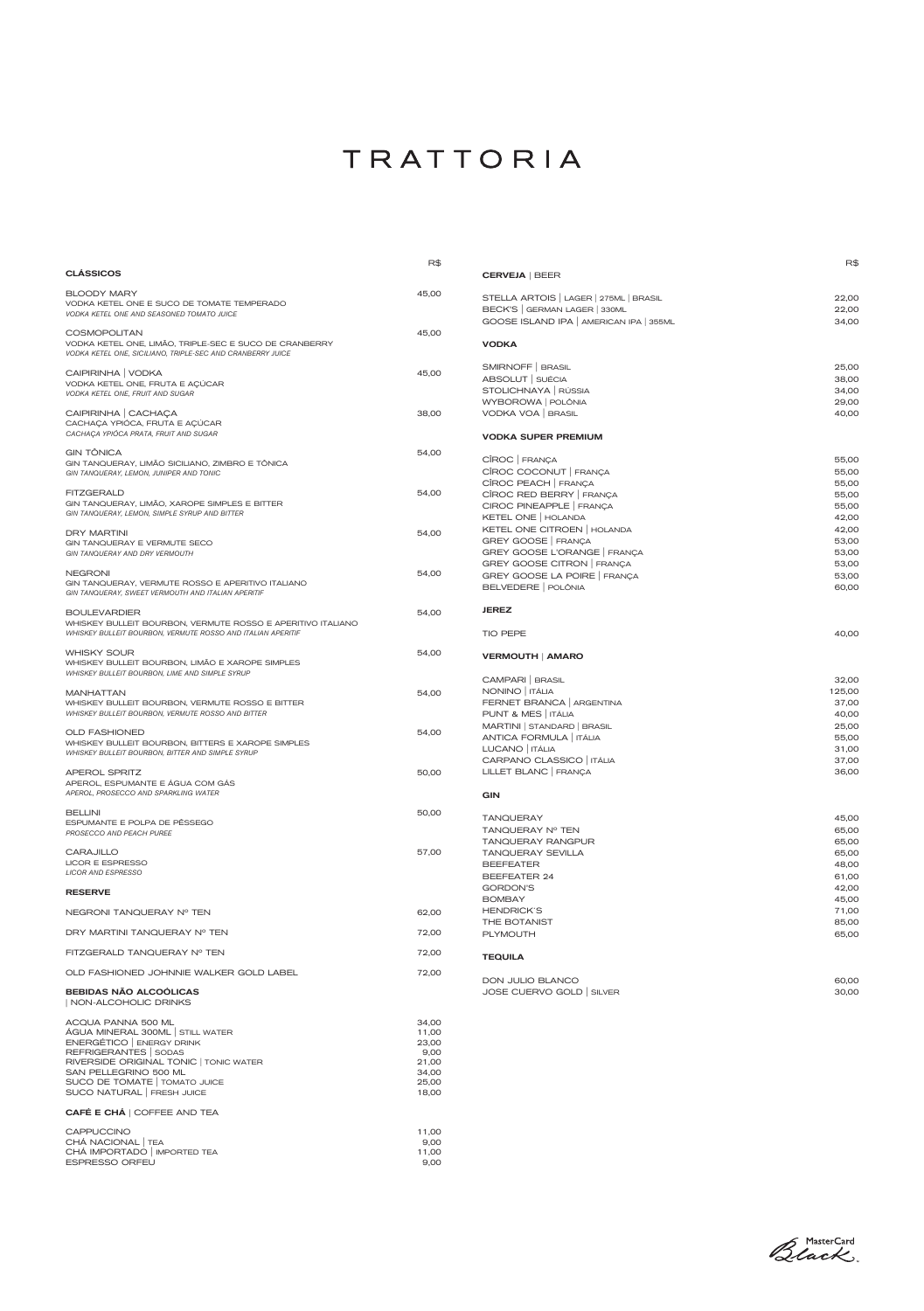|                                                | R\$    |  |
|------------------------------------------------|--------|--|
| <b>SAKE</b>                                    |        |  |
|                                                |        |  |
| JUN DAITI   BRASIL                             | 25,00  |  |
| AZUMA KIRIM DOURADO   BRASIL                   | 30,00  |  |
|                                                |        |  |
| <b>CACHAÇA</b>                                 |        |  |
|                                                |        |  |
| YPIOCA 150   MARANGUAPE - CE                   | 24,00  |  |
| YPIOCA 160   MARANGUAPE - CE                   | 30,00  |  |
| YPIOCA 5 CHAVES   MARANGUAPE - CE              | 66,00  |  |
| NEGA FULÕ   NOVA FRIBURGO - RJ                 | 25,00  |  |
| ESPÍRITO DE MINAS   SÃO TIAGO - MG             | 28,00  |  |
| LEBLON   PATOS DE MINAS - MG                   | 26,00  |  |
| ANÍSIO SANTIAGO   SALINAS - MG                 | 100,00 |  |
| YAGUARA BRANCA   IVOTI - RS                    | 21,00  |  |
| PORTO DO VIANNA PREMIUM   TURVELÂNDIA - MG     | 23,00  |  |
| PORTO DO VIANNA TRADICIONAL   TURVELÂNDIA - MG | 21,00  |  |
|                                                |        |  |
|                                                |        |  |
| <b>RUM</b>                                     |        |  |
|                                                |        |  |
| ZACAPA 23   GUATEMALA                          | 76,00  |  |
| ZACAPA XO   GUATEMALA                          | 135,00 |  |
| HAVANA CLUB ANEJO BLANCO   CUBA                | 29,00  |  |
| HAVANA CLUB   7 Y.O.   CUBA                    | 49,00  |  |
| HAVANA CLUB SELECCIÓN DE MAESTROS              | 55,00  |  |
| BACARDI CARTA BLANCA E ORO   BRASIL            | 25,00  |  |
| BACARDI   8 Y.O.   BAHAMAS                     | 37,00  |  |
| MOUNT GAY X.O.                                 | 61,00  |  |
| <b>MOUNT GAY BLACK BARREL</b>                  | 42,00  |  |
|                                                |        |  |
| <b>AGUARDENTE</b>                              |        |  |
|                                                |        |  |
| PISCO   CAPEL   CHILE                          | 30,00  |  |
| POIRE WILLIAMS   G. E. MASSEN   FRANÇA         | 50,00  |  |
| <b>STEINHAEGER</b>                             | 40,00  |  |
|                                                |        |  |
| <b>ANISADOS</b>                                |        |  |
|                                                |        |  |
| RICARD   FRANÇA                                | 43,00  |  |
|                                                |        |  |
| <b>LICOR   LIQUEUR</b>                         |        |  |
|                                                |        |  |
| LICOR 43                                       | 57,00  |  |
|                                                |        |  |
| AMARULA                                        | 30,00  |  |
| <b>SAMBUCA</b>                                 | 37,00  |  |
| <b>DRAMBUIE</b>                                | 38,00  |  |
| <b>COINTREAU</b>                               | 29,00  |  |
| <b>COINTREAU NOIR</b>                          | 39,00  |  |
| <b>PEACHTREE</b>                               | 30,00  |  |
| AMARETTO DISARONNO                             | 30,00  |  |
| <b>LIMONCELLO</b>                              | 58,00  |  |
| <b>BENEDICTINE</b>                             | 33,00  |  |
| <b>BAILEYS</b>                                 | 34,00  |  |
| <b>FRANGELICO</b>                              | 35,00  |  |
| <b>LUXARDO</b>                                 | 42,00  |  |
| <b>CHARTREUSE</b>                              | 120,00 |  |
| KAHLÚA                                         | 25,00  |  |
|                                                |        |  |

#### SCOTCH WHISKY SINGLE MALT

|                                                                                                                                                                                                                              | R\$                                                                                    |
|------------------------------------------------------------------------------------------------------------------------------------------------------------------------------------------------------------------------------|----------------------------------------------------------------------------------------|
| <b>SCOTCH WHISKY PREMIUM</b>                                                                                                                                                                                                 |                                                                                        |
| JOHNNIE WALKER BLUE LABEL<br>JOHNNIE WALKER PLATINUM 18 Y.O.<br><b>JOHNNIE WALKER SWING</b><br>JOHNNIE WALKER GOLD RESERVE<br>BUCHANAN'S 18 Y.O.<br>DIMPLE 15 Y.O.<br>CHIVAS REGAL 18 Y.O.<br><b>ROYAL SALUTE</b>            | 220,00<br>130,00<br>112,00<br>75,00<br>140,00<br>71,00<br>79,00<br>235,00              |
| SCOTCH WHISKY 12 Y.O.                                                                                                                                                                                                        |                                                                                        |
| JOHNNIE WALKER DOUBLE BLACK<br>JOHNNIE WALKER BLACK LABEL<br><b>BUCHANAN'S</b><br><b>OLD PARR</b><br><b>LOGAN</b><br>DEWAR'S<br><b>OLD PARR SILVER</b><br><b>CHIVAS REGAL</b><br><b>BALLANTINE'S</b><br><b>FAMOUS GROUSE</b> | 55,00<br>40,00<br>48,00<br>42,00<br>39,00<br>39,00<br>38,00<br>39,00<br>35,00<br>41,00 |
| <b>SCOTCH WHISKY STANDARD</b>                                                                                                                                                                                                |                                                                                        |
| JOHNNIE WALKER RED LABEL<br><b>BALLANTINE'S FINEST</b><br><b>BLACK &amp; WHITE</b><br>J & B RARE<br><b>WHITE HORSE</b><br><b>GRANT'S</b><br><b>CUTTY SARK</b>                                                                | 35,00<br>30,00<br>34,00<br>34,00<br>34,00<br>33,00<br>35,00                            |
| <b>BOURBON WHISKEY</b>                                                                                                                                                                                                       |                                                                                        |
| <b>BULLEIT</b><br><b>JACK DANIEL'S</b><br><b>JIM BEAM WHITE</b><br><b>MAKER'S MARK</b>                                                                                                                                       | 55,00<br>43,00<br>42,00<br>58,00                                                       |
| <b>IRISH WHISKY</b>                                                                                                                                                                                                          |                                                                                        |
| JAMESON STANDARD                                                                                                                                                                                                             | 37,00                                                                                  |
| <b>COGNAC</b>                                                                                                                                                                                                                |                                                                                        |
| MARTELL X.O.<br>MARTELL V.S.O.P.<br>HENNESSY V.S.O.P.<br>HENNESSY X.O.<br>REMY MARTIN V.S.O.P.<br>REMY MARTIN X.O.<br><b>COURVOISIER VSOP</b>                                                                                | 185,00<br>65,00<br>105,00<br>255,00<br>100,00<br>199,00<br>96,00                       |

| SINGLETON 12 Y.O   ISLAY        | 55,00  |                                 |        |
|---------------------------------|--------|---------------------------------|--------|
| CARDHU 12 Y.O. SPEYSIDE         | 65.00  | <b>GRAPPA</b>                   |        |
| GLENLIVET 15 Y.O. SPEYSIDE      | 79,00  |                                 |        |
| GLENLIVET 18 Y.O. SPEYSIDE      | 85,00  | NONINO TRADIZIONE 41            | 100.00 |
| GLEN GRANT SPEYSIDE             | 45.00  | NONINO VANDEMMIA RISERVA        | 280.00 |
| GLENFIDDICH 12 Y.O. SPEYSIDE    | 68,00  |                                 |        |
| GLENFIDDICH 15 Y.O. SPEYSIDE    | 85,00  |                                 |        |
| GLENFIDDICH 18 Y.O. SPEYSIDE    | 130,00 |                                 |        |
| GLENMORANGIE 10 Y.O.   HIGHLAND | 83,00  |                                 |        |
| GLENKINCHIE 12 Y.O.   LOWLAND   | 108,00 | TAXA DE SERVICO OPCIONAL DE 15% |        |
| TALISKER 10 Y.O   ISLE SKYE     | 82,00  | PROCON - 151                    |        |
| MACALLAN 12 Y.O. SPEYSIDE       | 230.00 | NÃO ACEITAMOS CHEQUES           |        |
|                                 |        |                                 |        |

Black

#### CALVADOS

PERE MAGLOIRE V.S.O.P. 67,00 CHATEAU DU BREUIL

|  |  | SUUTUH WHISNT SINGLE MALT |  |
|--|--|---------------------------|--|
|--|--|---------------------------|--|

|--|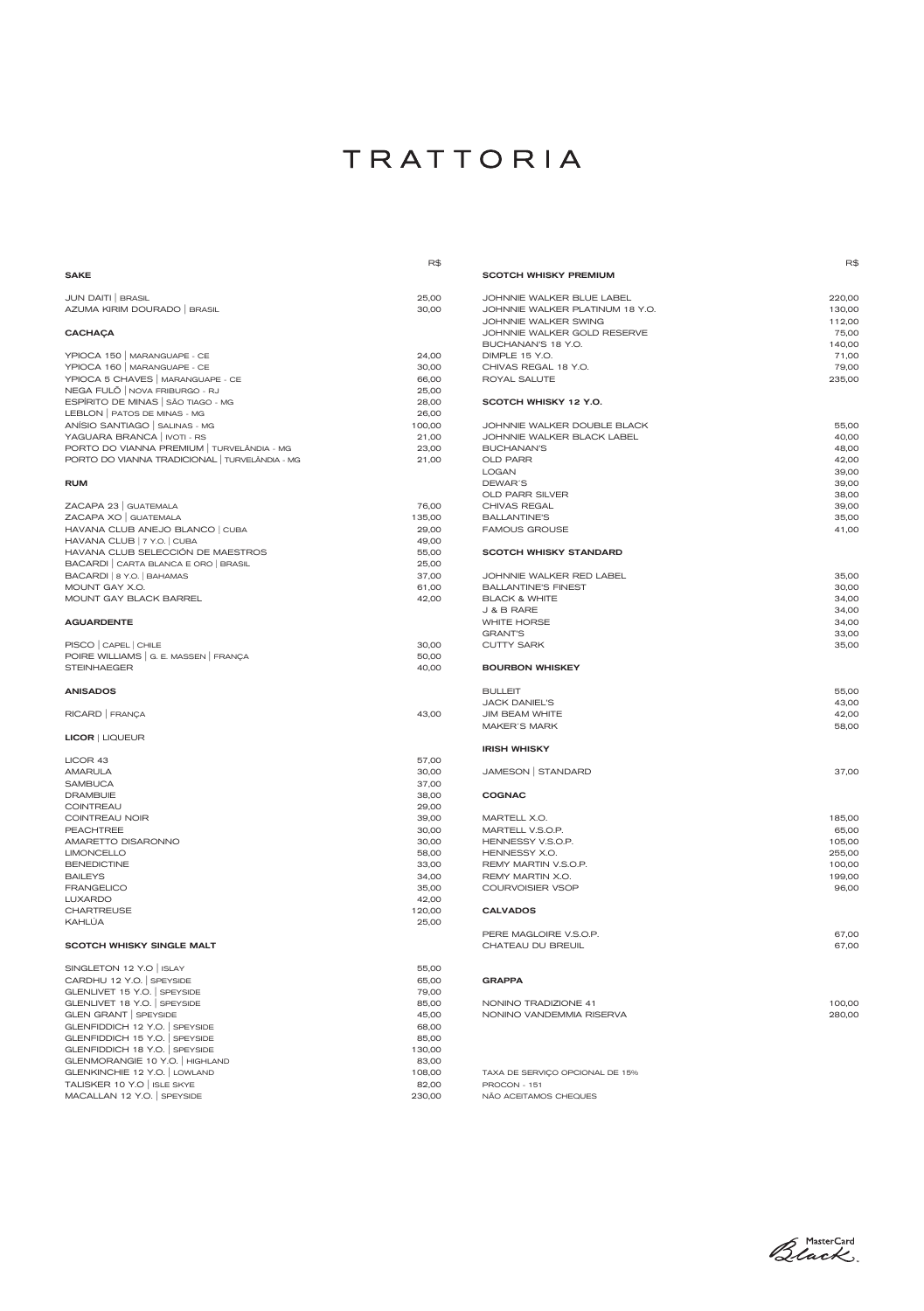| PRODUTOR SAFRA REGIÃO VALORES EM REAIS        |             | <b>SPUMANTI</b>                                   | <b>GARRAFA</b> |                                           | R\$      |
|-----------------------------------------------|-------------|---------------------------------------------------|----------------|-------------------------------------------|----------|
| <b>VINI AL BICCHIERE</b>                      | <b>TAÇA</b> | <b>BRASIL</b>                                     |                | <b>FRANÇA</b>                             |          |
|                                               |             | CAVE AMADEU ROSÉ BRUT                             | 186,00         | GENTIL   HUGEL & FILS   2016   ALSACE     | 565,00   |
| <b>SPUMANTI</b> 150ML                         |             | CAVE GEISSE   PINTO BANDEIRA                      |                | CHABLIS LES BEUMONTS                      | 555,00   |
|                                               |             | CAVE GEISSE BRUT   2016   PINTO BANDEIRA          | 293,00         | ERICE E EMMANUEL DAMPT   2015   BOURGOGNE |          |
| <b>ITÁLIA</b>                                 |             | CHANDON EXCELLENCE BRUT GARIBALDI 368,00          |                | SAINT ROMAIN BLANC "COMBE BAZIN"          | 1.392,00 |
| PROSECCO FASANO MILLESIMATO D.O.C.G. 75,00    |             |                                                   |                | DOMAINE CHASSORNEY   2008   BOURGOGNE     |          |
| $\vert$ DE FAVERI $\vert$ 2017 $\vert$ VENETO |             | <b>ITÁLIA</b>                                     |                | LA COMBE DU SOLEI CHARDONNAY 2015         | 452,00   |
| MULLER THURGAU BRUT RIVANI                    | 43,00       | PROSECCO FASANO MILLESIMATO D.O.C.G.              | 375,00         | CHABLIS LOUIS MICHEL 2020                 | 1.039,00 |
|                                               |             | DE FAVERI   2019   VENETO                         |                |                                           |          |
| <b>CHAMPAGNE</b>                              |             | MULLER THURGAU BRUT RIVANI                        | 195,00         | <b>PORTUGAL</b>                           |          |
| LANSON BRUT   REIMS                           | 153,00      |                                                   |                | VALLE DE PASSOS   TRÁS-OS-MONTES          | 326,00   |
|                                               |             | <b>FRANÇA</b>                                     |                |                                           |          |
|                                               |             | <b>CHAMPAGNE</b>                                  |                | <b>ESPANHA</b>                            |          |
| <b>BIANCHI</b> 150ML                          |             | LANSON BRUT   REIMS                               | 693,00         | <b>VIVANCO BLANCO</b>                     | 308,00   |
|                                               |             |                                                   |                | 2017   DINASTIA VIVANCO   RIOJA           |          |
| <b>ITALIA</b>                                 |             |                                                   |                |                                           |          |
| PINOT GRIGIO FASANO                           | 65,00       | <b>CHAMPAGNE ROSE</b>                             |                | <b>CHILE</b>                              |          |
| DI LENARDO   2019   FRIULI                    |             |                                                   |                | CHARDONAY RESERVA VENTIQUEIRO             | 180,00   |
| CHARDONAY RESERVA VENTISQUEIRO                | 38,00       | LANSON BRUT ROSE   REIMS                          | 878,00         | 2020   VALE CASA BLANCA                   |          |
| CHILE                                         |             |                                                   |                | SAUVIGNON BLANC GRAND                     |          |
|                                               |             |                                                   |                | RESERVA MAWIDA                            | 330,00   |
|                                               |             | <b>BIANCHI</b>                                    |                |                                           |          |
| ROSSI 150ML                                   |             |                                                   |                | <b>ARGENTINA</b>                          |          |
|                                               |             | <b>ITÁLIA</b>                                     |                | COMPADRE   CHENIN / CHARDONAY             | 140,00   |
| <b>CHILE</b>                                  |             | PINOT GRIGIO FASANO                               | 325,00         | LA AGRICOLA   2020                        |          |
| <b>CABERNET SAUVIGNON</b>                     | 37,00       | DI LENARDO   2019   FRIULI                        |                |                                           |          |
| RAMIRANA   2020   VALE CENTRAL                |             | IL PUMO SAUVIGNON / MALVASIA                      |                |                                           |          |
|                                               |             | SALENTO I.G.P.                                    | 176,00         | <b>ROSATI</b>                             |          |
| <b>ARGENTINA</b>                              |             | SAN MARZANO   2018   PUGLIA                       |                |                                           |          |
| COMPADRE SYYRAH - MALBEC                      | 30,00       | PLANETA CHARDONNAY                                | 1.051,00       | PINOT NOIR ESTATE ROSÉ                    | 546,00   |
| LA AGRICOLA   2019   MENDOZA                  |             | $ $ PLANETA $ 2018 $ SICILIA                      |                | BODEGAS GARZÓN   2018   URUGUAY           |          |
| CHIANTI FASANO POGGIOTONDO                    | 58,00       | PINOT GRIGIO DOC DELLA VENEZIE LS                 | 195,00         | CHATEAU LAFOUX ROSÉ                       | 441,00   |
|                                               |             | GONDOLA   2020                                    |                | 2018   PROVENCE   FRANÇA                  |          |
|                                               |             | LE TUFARE GRILLO SICILIA<br>CENTINE BIANCO I.G.T. | 190,00         | JOSE IGNACIO PINOT NOIR ROSE              | 380,00   |
| DOLCE 75ML                                    |             | BANFI 2016   TOSCANA                              | 437,00         | URUGUAI                                   |          |
|                                               |             | VERDICCHIO DEI CASTELLI DI JESI                   |                |                                           |          |
| FLORALIS MOSCATEL ORO                         | 73,00       | VIGMATO DI ANDRA CECI   2020   MARCHE             | 309,00         |                                           |          |
| MIGUEL TORRES   500ML   PENEDES               |             | BRAMITO DELLA SALA CHARDONNAY                     | 850,00         |                                           |          |
| CHÂTEAU LES COMPÈRES                          | 103,00      | ANTINORI 2020                                     |                |                                           |          |
| 2015   SAUTERNES                              |             |                                                   |                |                                           |          |
|                                               |             | <b>URUGUAI</b>                                    |                |                                           |          |
| PORTO 75ML                                    |             | <b>JOSE IGNACIO ALBARINO</b>                      | 395,00         |                                           |          |
|                                               |             | <b>JOSE IGNACIO CHARDONNAY</b>                    | 410,00         |                                           |          |
| <b>TAYLOR'S</b>                               |             |                                                   |                |                                           |          |
| <b>RUBY</b>                                   | 46,00       |                                                   |                |                                           |          |
| <b>TAWNY</b>                                  | 46,00       |                                                   |                |                                           |          |
| 10 ANOS                                       | 126,00      |                                                   |                |                                           |          |
|                                               |             |                                                   |                |                                           |          |

| -20 ANUS | 186.UU |
|----------|--------|
| 40 ANOS  | 441.00 |

Black

 $\mathsf{R\$}$